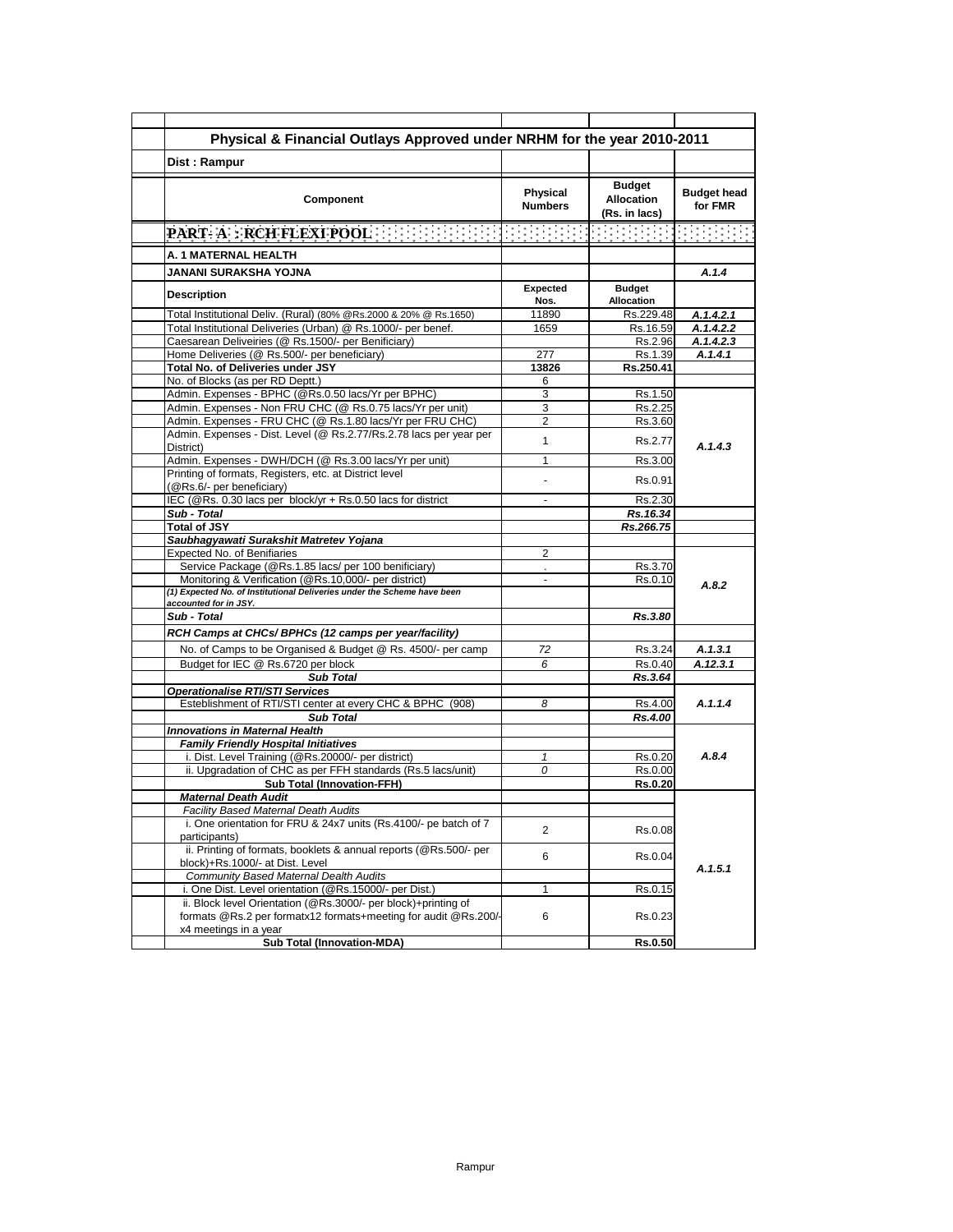| Component                                                                            | Physical<br><b>Numbers</b> | <b>Budget</b><br><b>Allocation</b><br>(Rs. in lacs) | <b>Budget head</b><br>for FMR |
|--------------------------------------------------------------------------------------|----------------------------|-----------------------------------------------------|-------------------------------|
| <b>Pregnant Women &amp; Child Tracking</b>                                           |                            |                                                     |                               |
| i. Orientation Workshop<br>(a) At Dist. Level                                        | 1                          | Rs.0.20                                             |                               |
| (b) At Block Level @ Rs.6500/- block                                                 | 6                          | Rs.0.39                                             | A.10.3                        |
| ii. Printing of formats (730 format/block @Rs.2 per format)                          | 4380                       | Rs.0.09                                             |                               |
| Sub Total (Innovation-Preg. Women & child tracking)                                  |                            | Rs.0.68                                             |                               |
| Strengthening of Sub Centers Accridited under JSY                                    |                            |                                                     |                               |
| Dissemination meeting in the District @ Rs 5000/-                                    | 1                          | Rs.0.05                                             |                               |
| Upgradation of Sub Centre in Dist (From State Level)                                 | 26                         | Rs.0.00                                             | A.1.1.5                       |
| Sub Total (Innovation-S.C. Accridited under JSY))                                    |                            | <b>Rs.0.05</b>                                      |                               |
| Sub Total (Innovation in Maternal Health)                                            |                            | Rs.1.43                                             |                               |
| Sub-Total (Maternal Health)                                                          |                            | Rs.279.62                                           |                               |
| A.2 CHILD HEALTH<br><b>Comprehensive Child Survival Programme (CCSP)</b>             |                            |                                                     |                               |
| CCSP Training - FBNC (in 1st & 2nd phase districts only)                             |                            |                                                     |                               |
| Training Site - District Women Hospital                                              |                            |                                                     |                               |
| <b>Expected No. of Participants</b>                                                  | 0                          |                                                     |                               |
| No. of Batches to be Organised and Budget @ Rs.12,000 per Batch                      | $\Omega$                   | Rs.0.00                                             | A.11.5.2                      |
|                                                                                      |                            |                                                     |                               |
| No. of Batches to be Supervised and Budget @ Rs.3,200 per Batch                      | 0                          | Rs.0.00                                             |                               |
| Sub - Total                                                                          |                            | Rs.0.000                                            |                               |
| <b>Training at Medical College under CCSP Prog</b>                                   |                            |                                                     |                               |
| Support staff to Medical Collage                                                     |                            | Rs.0.00                                             | A.11.5.2                      |
| Physicians training/F-IMNCI<br><b>Sub Total</b>                                      |                            | Rs.0.00<br>Rs.0.00                                  |                               |
| <b>CCSP Training - NSSK (in 3rd phase districts only)</b>                            |                            |                                                     |                               |
| Training Site - District Women Hospital                                              |                            |                                                     |                               |
| <b>Expected No. of Participants</b>                                                  | 75                         |                                                     |                               |
| No. of Batches to be Organised and Budget @ Rs.38,500 per Batch                      | 4                          | Rs.1.54                                             | A.11.5.5                      |
| No. of Batches to be Supervised and Budget @ Rs.3,500 per Batch                      | $\mathbf{1}$               | Rs.0.035                                            |                               |
| Sub - Total                                                                          |                            | Rs.1.575                                            |                               |
| CCSP Training of ASHAs, ANMs, LHVs - (1st & 2nd Phase                                |                            |                                                     |                               |
| Districts)                                                                           |                            |                                                     |                               |
| Expected No. of Participants (approx. 24 per batch)                                  | 0                          |                                                     |                               |
| No. of Batches to be Organised and Budget @ Rs.1,65,000 per Batch                    | 0                          | Rs.0.00                                             | A.11.5.1                      |
| No. of Batches of ToT and Budget @ Rs.2,39,000 per Batch                             | $\Omega$                   | Rs.0.00                                             |                               |
| Sub - Total                                                                          |                            | Rs.0.00                                             |                               |
| CCSP Training of ASHAs, ANMs, LHVs - (3rd Phase Districts)                           |                            |                                                     |                               |
| Expected No. of Participants (approx. 24 per batch)                                  | 350                        |                                                     |                               |
| No. of Batches to be Organised and Budget @ Rs.1,65,000 per Batch                    | 14                         | Rs.23.10                                            | A.11.5.1                      |
|                                                                                      |                            |                                                     |                               |
| No. of Batches of ToT and Budget @ Rs.2,39,000 per Batch                             | 1                          | Rs.2.39                                             |                               |
| Sub - Total                                                                          |                            | Rs.25.490                                           |                               |
| CCSP Training of Supervisors (in 1st & 2nd phase districts<br>only)                  |                            |                                                     |                               |
| No. of Batches (16 participants) to be Organised and Budget @<br>Rs.24,500 per Batch | 0                          | Rs.0.000                                            | A.11.5.1                      |
| No. of Batches to be Supervised and Budget for Observer Visit @                      | 0                          | Rs.0.00                                             |                               |
| Rs.3,200 per Batch<br>Sub - Total                                                    |                            | Rs.0.000                                            |                               |
| <b>Site Stregthening</b>                                                             |                            |                                                     |                               |
| Strengthening of FBNC/NSSK Site (@ Rs.30,000/- per site)                             | 1                          | Rs.0.50                                             |                               |
| Strengthening of CCSP Training Site (@ Rs.2,33,500/- per site)                       | $\mathbf{1}$               | Rs.2.335                                            | A.11.5.1                      |
| <b>Sub Total</b>                                                                     |                            | Rs.2.835                                            |                               |
| Establishment, Operationalisation & Construction of SNCU                             |                            |                                                     |                               |
| Establishment and Operating Exp. Of old SNCU in 7 Dist. @Rs.25<br>lacs               | 0                          | Rs.0.0                                              | A.2.2                         |
| Construction of of new SNCU in 5 Dist. (@Rs.30 lacs)                                 | 0                          | Rs.0.0                                              | A.9.2.2                       |
| Sub - Total                                                                          |                            | Rs.0.0                                              |                               |
| Infant death audit (Aligarh & Banda only)                                            |                            |                                                     |                               |
| No. of blocks in the district                                                        | 0                          | Rs.0.0                                              | A.2.8                         |
| Sub - Total                                                                          |                            | Rs.0.00                                             |                               |
| Infant & Young Child feeding (IYCF)                                                  |                            |                                                     |                               |
| Mass Awareness Campaign during World Breastfeeding Week<br>Sub - Total               | 1                          | Rs.0.50                                             | A.2.5                         |
|                                                                                      |                            | <b>Rs.0.50</b>                                      |                               |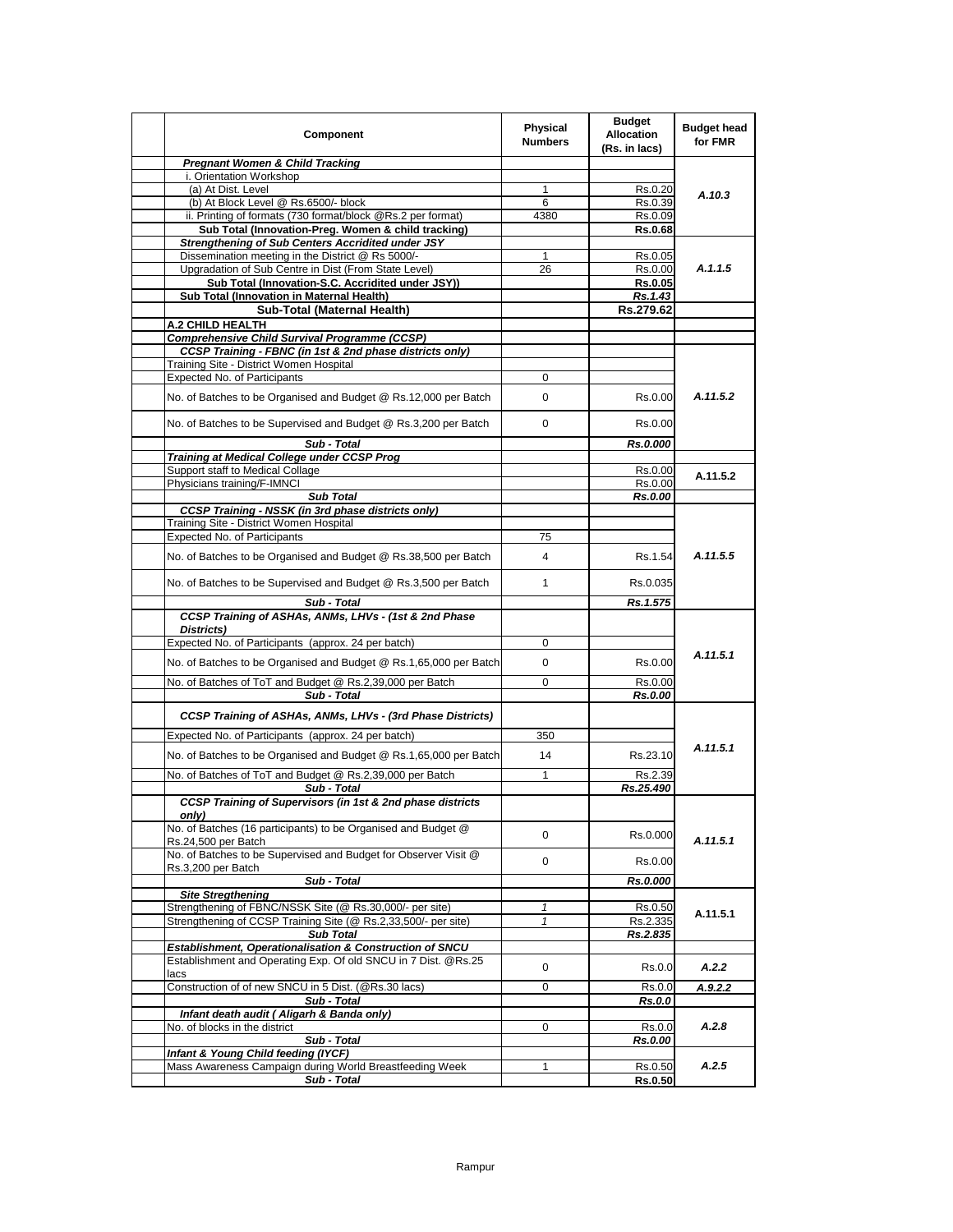| Component                                                                                                                                 | Physical<br><b>Numbers</b> | <b>Budget</b><br><b>Allocation</b><br>(Rs. in lacs) | <b>Budget head</b><br>for FMR |
|-------------------------------------------------------------------------------------------------------------------------------------------|----------------------------|-----------------------------------------------------|-------------------------------|
| Supportive Supervision through Reputed Institutions (for 1st<br>& 2nd pase districts only)                                                |                            |                                                     |                               |
| One Supervisor per block @ Rs.5,000/- p.m. for 12 months                                                                                  | 0                          | Rs.0.0                                              |                               |
| Mobility for supervisors @ Rs.3,000/- p.m. for 12 months                                                                                  | 0                          | Rs.0.0                                              |                               |
| Institutional support @ Rs.5,000/- p.m. for 12 months                                                                                     | $\Omega$                   | Rs.0.0                                              |                               |
| Sub - Total                                                                                                                               |                            | Rs.0.00                                             |                               |
| Sub-Total (CCSP)                                                                                                                          |                            | Rs.30.40                                            |                               |
| Implementation of Bal Swasthya Poshan Mah (BSPM)                                                                                          |                            |                                                     |                               |
| Joint Meetings of Health & ICDS - 2 Planning Meetings at District<br>Level in a year @ Rs. 5000/- per meeting for 2 Rounds                | 1 Dist.                    | Rs.0.10                                             |                               |
| Joint planning meeting of health and ICDS at Block level Rs. 2000<br>per meeting for 2 rounds                                             | 6 Blocks                   | Rs.0.24                                             |                               |
| Joint Orientation of ASHAs & ANMs (@Rs. 25/- per participant) for 2<br>Rounds                                                             | 2126 ANM and<br>AWW        | Rs.1.06                                             | A.2.7                         |
| Printing of Guidelines, Reporting & Monitoring Formats (@ Rs.2,000/- per<br>block/round) for 2 rounds                                     | 6 Blocks                   | Rs.0.24                                             |                               |
| Dissemination meeting at District level Rs. 5000 per meeting per<br>District for 2 Rounds                                                 | 1 Dist.                    | Rs.0.10                                             |                               |
| Sub - Total                                                                                                                               |                            | Rs.1.74                                             |                               |
| <b>School Health Programme</b>                                                                                                            |                            |                                                     |                               |
| Total No. of Blocks in the district                                                                                                       | 6                          |                                                     |                               |
| No. of Schools to be covered (60 Schools per block)                                                                                       | 360                        |                                                     |                               |
| District Sensitization workshop<br>Contingencies for printing of Health Card, etc. (@Rs.500/- per school)                                 | 1<br>360                   | Rs. 0.15<br>Rs. 1.80                                |                               |
| Budget for Mobility (@Rs.300 per visit x 1 visit)                                                                                         | 360                        | Rs. 1.08                                            |                               |
| Sub Total (Prog. Implementation)                                                                                                          |                            | Rs. 3.03                                            |                               |
| Traning program for 40 schools per block (where<br>program is already running)                                                            | 240                        |                                                     |                               |
| Training of District Trainers- Honorarium to district traininer @ Rs.<br>350 *2days                                                       | 3                          | Rs. 0.02                                            |                               |
| Honorarium to traininees from block@ Rs. 400 *2days per block                                                                             | 18                         | Rs. 0.14                                            | A.2.4                         |
| Training of Block Trainers - Honorarium to block resource persons @                                                                       | 18                         | Rs. 0.22                                            |                               |
| Rs. 300 *2days*2 batches per block                                                                                                        |                            |                                                     |                               |
| Honararium to Teachers @ Rs. 250*2 teachers per school *2 days                                                                            | 480                        | Rs. 2.40                                            |                               |
| Sub Total (Training)<br>For training program unspent balance is available at the district                                                 |                            | Rs. 2.78<br>Rs. 1.76                                |                               |
|                                                                                                                                           |                            |                                                     |                               |
| <b>Actual Allocation for training</b><br>Weighing scale, Ht./Wt Charts, Measuring tape etc. @ Rs1000 per<br>school x 20 new schools/block | 120                        | Rs. 1.02<br>Rs. 0.00                                |                               |
| Procurement of IFA tablets (30 mg tablets) for all schools                                                                                | 5400000                    | Rs. 0.00                                            |                               |
| Procurement of deworming tablets for all schools                                                                                          | 108000                     | Rs. 0.00                                            |                               |
| <b>Sub Total (Procurement)</b>                                                                                                            |                            | Rs. 0.00                                            |                               |
| <b>Total (School Health)</b>                                                                                                              |                            | Rs. 4.05                                            |                               |
| <b>Total Child Health</b>                                                                                                                 |                            | Rs.36.19                                            |                               |
| A3. Family Planning                                                                                                                       |                            |                                                     |                               |
| Terminal/Limiting Methods                                                                                                                 |                            |                                                     | A.3.1                         |
| uissemination or manuals on sterilization standards & quality<br>assurance of sterilization services                                      | $\mathbf{1}$               | Rs. 0.40                                            | A.3.1.1                       |
| NSV Camps in Districts (6 camps/dist. @ Rs.35,000/- per camp)                                                                             | 6                          | Rs. 2.10                                            | A.3.1.3                       |
| Compensation for Female Sterilization                                                                                                     | 2989                       | Rs. 29.89                                           | A.3.1.4                       |
| <b>Compensation for Male Sterilization</b>                                                                                                | 20                         | Rs. 0.30                                            | A.3.1.5                       |
| Accrediation of private providers of sterilization services                                                                               |                            |                                                     |                               |
| <b>Female Sterilization</b>                                                                                                               |                            | Rs. 0.25                                            | A.3.1.6                       |
| Male Sterilization (NSV)                                                                                                                  |                            | Rs. 0.05                                            |                               |
| <b>Spacing Methods</b>                                                                                                                    |                            |                                                     | A.3.2                         |
| IUD services at health facilities/compensation                                                                                            | 15930                      | Rs. 3.19                                            | A.3.2.2                       |
| Accrediation of private providers of IUD services                                                                                         |                            | Rs. 0.03                                            | A.3.2.3                       |
| Family Welfare Counsellor@9000 per month                                                                                                  | 3                          | Rs. 3.24                                            |                               |
| <b>Sub Total</b>                                                                                                                          |                            | Rs. 39.45                                           | A.9.1.5                       |
| <b>PCPNDT</b> and Sex-Ratio                                                                                                               |                            |                                                     |                               |
| Visit of District Inspection & Monitoring Committee                                                                                       | 10                         | Rs. 0.10                                            |                               |
| Sensitization Workshop at District level                                                                                                  | 1                          | Rs. 0.40                                            | A.8.1                         |
| Organising Competions at Inter/Degree Colleges                                                                                            | 3                          | Rs. 0.10                                            |                               |
| Orientation of members of Dist advisory committee at Division                                                                             |                            | Rs. 0.00                                            |                               |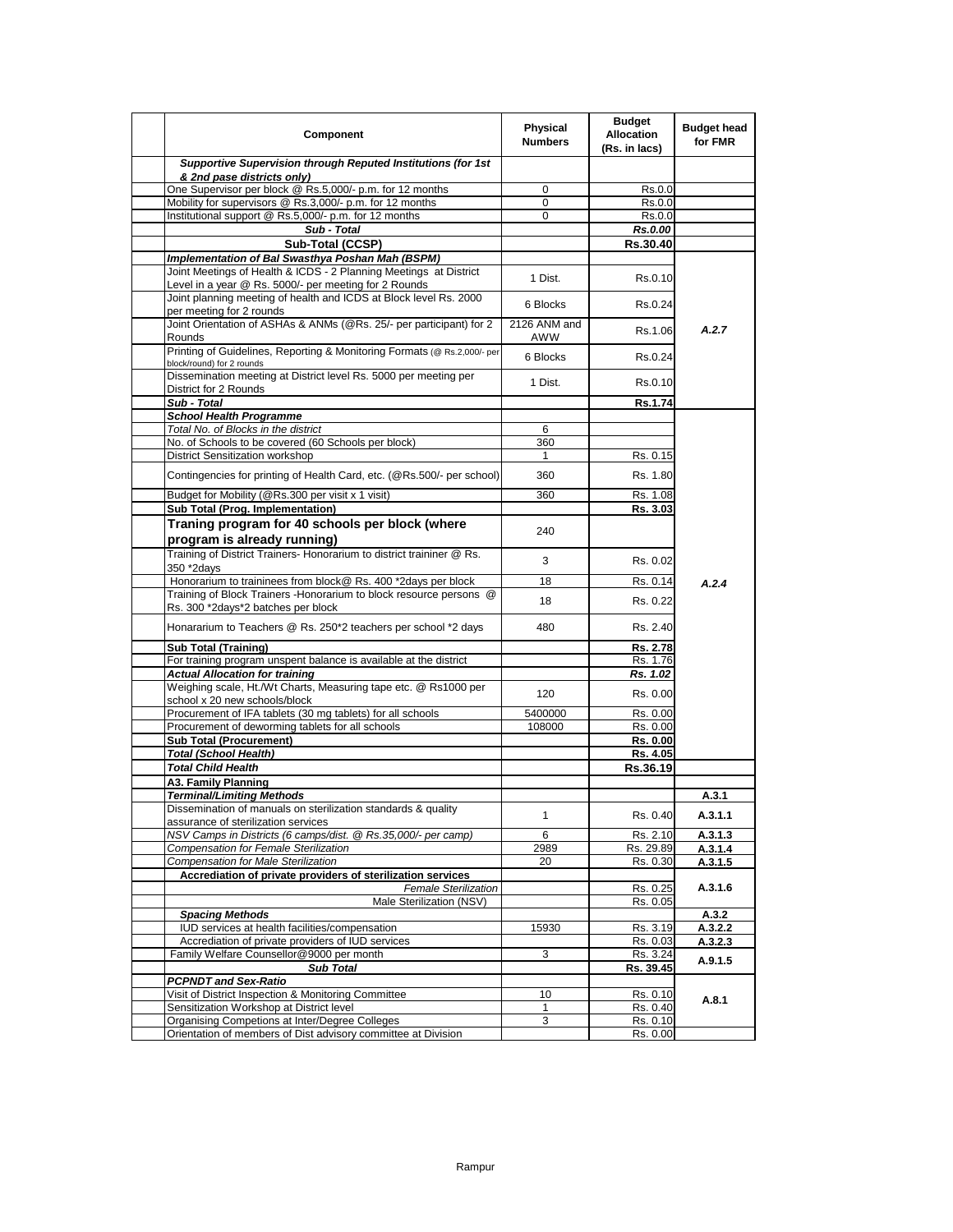| Component                                                                                                                   | Physical<br><b>Numbers</b> | <b>Budget</b><br><b>Allocation</b><br>(Rs. in lacs) | <b>Budget head</b><br>for FMR |
|-----------------------------------------------------------------------------------------------------------------------------|----------------------------|-----------------------------------------------------|-------------------------------|
| <b>IEC Activities &amp; Conigency</b>                                                                                       |                            |                                                     |                               |
| <b>IEC Activities</b>                                                                                                       |                            | Rs. 0.40                                            |                               |
| Contigency                                                                                                                  |                            | Rs. 0.04                                            | A.12.4                        |
| TA/DA to Dist. level Staff for attending workshop, training, meetings                                                       |                            | Rs. 0.20                                            |                               |
| <b>Sub Total</b>                                                                                                            |                            | Rs. 1.24                                            |                               |
| <b>Sub-Total (Family Planning)</b>                                                                                          |                            | Rs.40.69                                            |                               |
| <b>A.4 ARSH</b>                                                                                                             |                            |                                                     |                               |
| Saloni Scheme                                                                                                               |                            |                                                     |                               |
| No. of Blocks in District                                                                                                   | 6                          |                                                     | A.4.1                         |
| No. of Schools to be covered (10 Schools per block)                                                                         | 60                         |                                                     |                               |
| No. of Benificiaries (150 per school)                                                                                       | 9000                       |                                                     |                               |
| Sensitization Workshop at District level                                                                                    | 1                          | Rs. 0.15                                            |                               |
| Budget for Visit of Medical Team (@Rs.300/- per visit x 2 visits per<br>school)                                             | 120                        | Rs. 0.36                                            | A.4.2                         |
| Budget for Preparing Saloni Sabha (Rs.300/- p.m. per school x 10<br>months)                                                 | 600                        | Rs. 1.80                                            |                               |
| Procurement of IFA tablets (100 mg tablets) for all schools                                                                 | 432000                     | Rs.0.00                                             |                               |
| Procurement of deworming tablets for all schools 2 tab/Benf.                                                                | 18000                      | Rs.0.00                                             | A.13.2.5                      |
| Sub-Total (Adolescent Health)                                                                                               |                            | Rs.2.31                                             |                               |
| A.5 Urban RCH                                                                                                               |                            |                                                     |                               |
| <b>Urban RCH plan /activities</b>                                                                                           |                            |                                                     |                               |
| <b>Building</b>                                                                                                             | 1                          | 0.84                                                |                               |
| Manpower(1Doctor @ 24000/month,1Staff Nurse@ 15000/month,2                                                                  |                            |                                                     |                               |
| ANMs@9000/month,2 Security guards @ 4000/month,1 Ayah                                                                       | $\mathbf{1}$               | 8.52                                                |                               |
| 4000/month,& 1 Sweeper 2000/month                                                                                           |                            |                                                     |                               |
| Other Expenses                                                                                                              | 1                          | 0.41                                                | A.5.1                         |
| IEC                                                                                                                         | 1                          | 0.1                                                 |                               |
| <b>Subtotal</b>                                                                                                             |                            | 9.87                                                |                               |
| The cost of Drugs(Rs 10,000/month/Health post) and consumables(Rs 3,000/month/Health Post) for Urban                        |                            |                                                     |                               |
| RCH amounting to Rs 1.56 Lacs would be met from the Mission Flexipool                                                       |                            |                                                     |                               |
| <b>A9. INFRASTRUCTURE &amp; HR</b>                                                                                          |                            |                                                     |                               |
| <b>Contractual Staff &amp; Services</b>                                                                                     |                            |                                                     |                               |
| <b>Position</b>                                                                                                             | No.                        | <b>Budget</b>                                       |                               |
| Contractual ANM (@Rs.9000/- pm)                                                                                             | 35                         | Rs. 37.80                                           | A.9.1.1                       |
| Staff Nurse in the district (@Rs.15000/- pm)                                                                                | 20                         | Rs. 36.00                                           | A.9.1.3                       |
| MBBS (Male/Female) @ Rs.30000/- pm                                                                                          | 10                         | Rs. 36.00                                           |                               |
| Specialist at On Call basis for CHC (@ Rs.1000/- per visit) No. of                                                          |                            | Rs. 0.40                                            |                               |
| calls for 6 moths                                                                                                           | 40                         |                                                     |                               |
| Specialist at On Call basis for Dist. Hospital (Male)/DCH(@ Rs.1000/-                                                       |                            | Rs. 0.80                                            |                               |
| per visit)<br>Specialist at Dist. Hospital (Male)/DCH(@ Rs.40000/- pm for                                                   | 80                         |                                                     | A.9.1.4                       |
| MS/MD/MDS & @Rs.35000/- for Diploma holders)                                                                                | $\overline{2}$             | Rs. 8.40                                            |                               |
|                                                                                                                             |                            |                                                     |                               |
| Specialist at DWH/DCH (@ Rs.40000/- pm for MS/MD/MDS &<br>@Rs.35000/- for Diploma holders)/MBBS(LMO if already on contract) | 2                          | Rs. 8.40                                            |                               |
| Paramedical staff/LT for CHC (@ Rs.9000/- pm)                                                                               | 5                          | Rs. 5.40                                            |                               |
| Paramedical staff for DH/DWH/DCH (@ Rs.9000/- pm)                                                                           | $\overline{c}$             | Rs. 2.16                                            | A.9.1.5                       |
| Data Assistant ( @ Rs.8000/- pm)                                                                                            | ۷                          | Rs. 1.92                                            |                               |
| <b>Sub-Total (Human Resources)</b>                                                                                          |                            | Rs.137.28                                           |                               |
| A.10. INSTITUTIONAL STRENGTHENING                                                                                           |                            |                                                     |                               |
| <b>Logistics Management/Improvement</b>                                                                                     |                            |                                                     |                               |
| <b>Stregthening of Logistic Management</b>                                                                                  |                            |                                                     |                               |
| Divisional logistic management                                                                                              | 0                          | Rs. 0.00                                            |                               |
| <b>Transportation of Logistic</b>                                                                                           |                            |                                                     |                               |
| Divisional level @ Rs 50000/-                                                                                               | 0                          | Rs. 0.00                                            | A.10.2                        |
| District level @ Rs 30000/-                                                                                                 | $\mathbf{1}$               | Rs. 0.30                                            |                               |
| Block level @ Rs 12000/-                                                                                                    | 6                          | Rs. 0.72                                            |                               |
| <b>Sub-Total (Logistics Strengthening)</b>                                                                                  |                            | Rs.1.02                                             |                               |
| <b>Rent for Sub-Centres</b>                                                                                                 |                            |                                                     |                               |
| No. of SCs in Rented Bldgs & Budget @ Rs. 250/- p.m.                                                                        | 49                         | Rs.1.47                                             | A.10.4                        |
| <b>Sub-Total (Sub Center Rent)</b>                                                                                          |                            | Rs.1.47                                             |                               |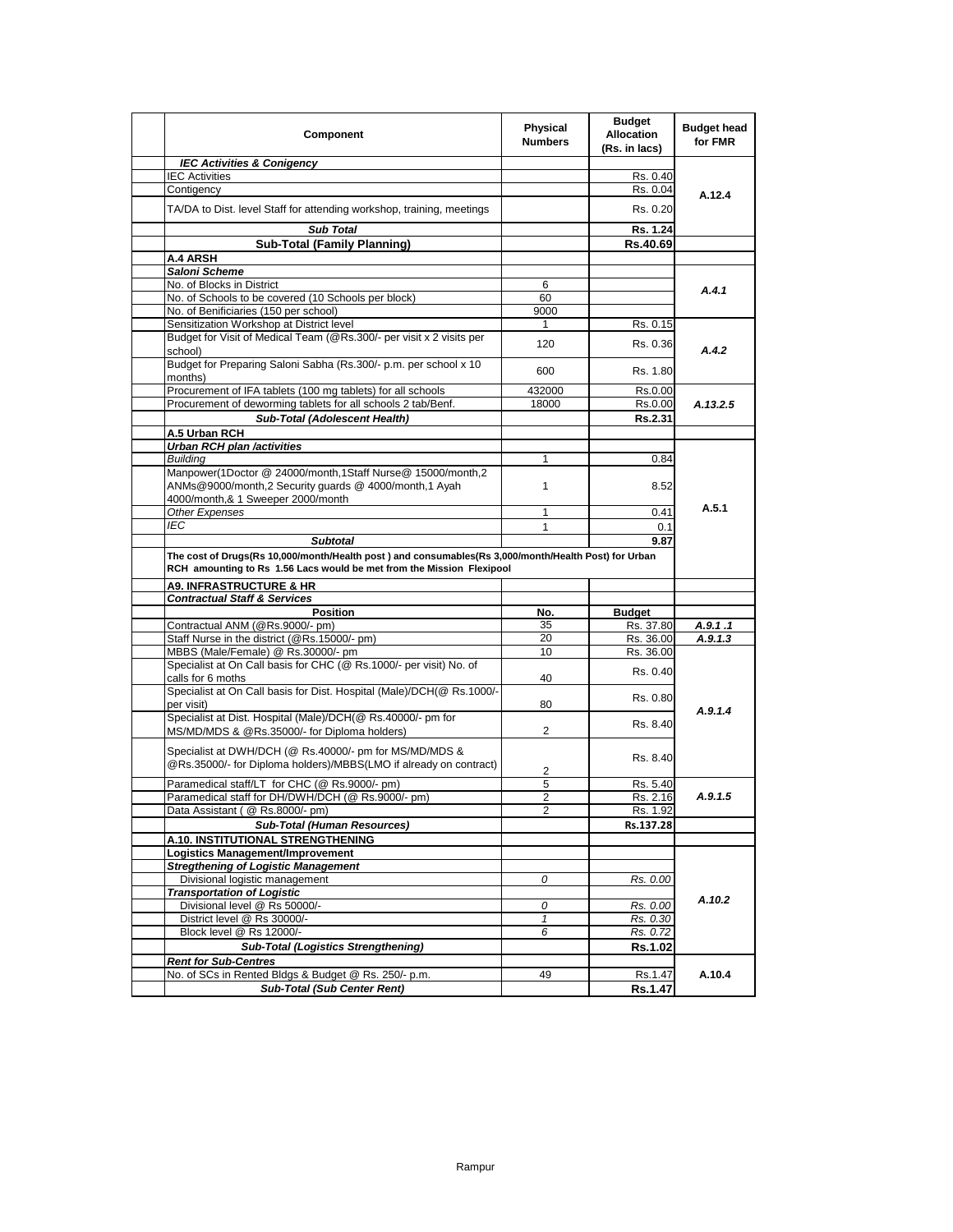| Component                                                                                   | Physical<br><b>Numbers</b> | <b>Budget</b><br><b>Allocation</b><br>(Rs. in lacs) | <b>Budget head</b><br>for FMR |
|---------------------------------------------------------------------------------------------|----------------------------|-----------------------------------------------------|-------------------------------|
| <b>A.11 TRAINING</b>                                                                        |                            |                                                     |                               |
| <b>Training- Skill Birth Attendant</b>                                                      |                            |                                                     |                               |
| Training at DWH/Combined Hosp                                                               |                            |                                                     |                               |
| Target at DWH                                                                               | 40                         |                                                     |                               |
| No. of Particpants per batch                                                                | 4                          |                                                     |                               |
| No. of Batches                                                                              | 10                         | Rs.11.04                                            |                               |
| New Site Stregthening at DWH                                                                |                            | Rs.0.00                                             |                               |
| Existing site stregthening                                                                  |                            | Rs.0.40                                             |                               |
| Sub-Total (DWH-SBA)                                                                         |                            | Rs.11.44                                            |                               |
|                                                                                             |                            |                                                     | A.11.3.1                      |
| Training at FRU/24X7                                                                        |                            |                                                     |                               |
| Name of the selected Training Site FRU/24X7                                                 | Milak                      |                                                     |                               |
| Target at FRU/24X7                                                                          | 12                         |                                                     |                               |
| No. of Particpants per batch                                                                | 4                          |                                                     |                               |
| No. of Batches                                                                              | 3                          | Rs.3.31                                             |                               |
| New Site Stregthening at FRU                                                                | $\blacksquare$             | Rs.0.00                                             |                               |
| Existing site stregthening                                                                  |                            | Rs.0.40                                             |                               |
| Sub-Total (FRU-SBA)                                                                         |                            | <b>Rs.3.71</b>                                      |                               |
| Sub-Total(SBA Training)                                                                     |                            | Rs.15.16                                            |                               |
| <b>A.14 PROGRAM MANAGEMENT</b>                                                              |                            |                                                     |                               |
| Personal & Other Expense of Dist. PMU (Rs.94500/- pm)                                       | 1                          | Rs.11.34                                            | A.14.2                        |
| Operational Cost (Rs. 60000/- pm)                                                           | 1                          | Rs.7.20                                             | A.14.4                        |
| Sub-Total (Program Management)                                                              |                            | Rs.18.54                                            |                               |
| <b>Total for RCH Flexipool (Part A)</b>                                                     |                            | Rs.542.15                                           |                               |
|                                                                                             |                            |                                                     |                               |
| Pan B - Mesion Flexpools and and an annual medical contract of the contract of the contract |                            |                                                     |                               |
|                                                                                             |                            | <b>Budget</b>                                       |                               |
| <b>Component</b>                                                                            | Physical                   | <b>Allocation</b>                                   | <b>Budget head</b>            |
|                                                                                             | <b>Numbers</b>             | (Rs. in lacs)                                       | for FMR                       |
| <b>ASHA Scheme:-</b>                                                                        |                            |                                                     | B.1                           |
| Periodic Training for ASHAs                                                                 |                            |                                                     |                               |
| ASHA Support System                                                                         |                            |                                                     | B.1.1                         |
| Replenishment of ASHA Kits & Budget (@ Rs. 500/- per kit*2 for 95%                          |                            |                                                     | B.1.2                         |
| ASHA)                                                                                       | 1458                       | Rs.0.00                                             |                               |
| Incentive to ASHAs (Average Rs.500/- p.m. for 85% ASHAs)                                    | 1305                       | Rs.78.30                                            | B.1.3                         |
| Award to ASHA (Rs.5000/- for 1 ASHA in each block)                                          | 6                          | Rs.0.30                                             |                               |
| Annual ASHA Sammelan (Rs.250/- per ASHA for 60% ASHAs)                                      | 921                        | Rs.2.30                                             | <b>B.1.1</b>                  |
| Mobility to ASHAs (Rs.30/- per ASHA for 95% ASHAs)                                          | 1458                       | Rs.5.25                                             |                               |
| Block level ASHA Payment Register (Rs.100/-per Register)                                    | 6                          | Rs.0.01                                             | B.18.3.2                      |
| Printing of Voucher Booklet for ASHA (Rs.25/-per Booklet)                                   | 1535                       | Rs.0.38                                             |                               |
| Budget ASHA Mentoring Group (Rs.10,000/- per District)                                      | Quarterly                  | Rs.0.10                                             | <b>B.1.1</b>                  |
|                                                                                             | Meeting                    |                                                     |                               |
| Sub-Total (ASHA Scheme):-<br><b>Untied Grant to Facilities</b>                              |                            | Rs.86.64                                            |                               |
| No. of CHCs & Budget @ Rs.0.50 lacs per facility                                            |                            |                                                     | B.2<br><b>B.2.1</b>           |
| No. of BPHCs & Budget @ Rs.0.50 lacs per facility                                           | 5<br>3                     | Rs.2.50<br>Rs.1.50                                  | B.2.2                         |
| No. of APHCs & Budget @ Rs.0.25 lacs per facility                                           | 26                         | Rs.6.50                                             | <b>B.2.2</b>                  |
| No. of Sub Centres & Budget @ Rs.0.10 lacs per facility                                     | 211                        | Rs.21.10                                            | <b>B.2.3</b>                  |
| No.of VHSCs                                                                                 | 580                        | Rs.0.00                                             |                               |
| No.of Revenue Villages & Budget @Rs.0.10 lacs per R.Village                                 | 1089                       | Rs.108.90                                           | <b>B.2.4</b>                  |
| <b>Sub-Total (Untied Grants)</b>                                                            |                            | Rs.140.50                                           |                               |
| <b>Annual Maintenance Grant to Facilities</b>                                               |                            |                                                     | <b>B.4</b>                    |
| No. of CHCs & Budget @ Rs.1.0 lacs per facility                                             | 5                          | Rs.5.00                                             | B.4.1                         |
| No. of BPHCs & Budget @ Rs.1.0 lacs per facility                                            | 3                          | Rs.3.00                                             |                               |
| No. of APHCs & Budget @ Rs.0.50 lacs per facility                                           | 26                         | Rs.13.00                                            | B.4.2                         |
| No. of Sub Centres & Budget @ Rs.0.10 lacs per facility                                     | 160                        | Rs.16.00                                            | B.4.3                         |
| <b>Sub-Total (Annual Maintenance Grants)</b>                                                |                            | Rs.37.00                                            |                               |
| <b>Funds to Rogi Kalyan Samitis</b>                                                         |                            |                                                     | B.6                           |
| No. of District Hospitals & Funds @ Rs.5.0 lacs per facility                                | 2                          | Rs.10.00                                            | B.6.1                         |
| No. of CHCs & Funds @ Rs.1.0 lacs per facility                                              | 5                          | Rs.5.00                                             | B.6.2                         |
| No. of BPHCs & Funds @ Rs.1.0 lacs per facility                                             | 3                          | Rs.3.00                                             | B.6.3                         |
| No. of APHCs & Funds @ Rs.1.00 lacs per facility                                            | 26                         | Rs.26.00                                            | B.6.4                         |
| Sub-Total (Funds for RKS)                                                                   |                            | Rs.44.00                                            |                               |
| <b>Operationalisation of District Drug Warehouses</b>                                       |                            |                                                     |                               |
| Contractual Staff (@Rs.2.94 lacs/yr)                                                        | 0                          | Rs.0.00                                             | <b>B.21</b>                   |
| Contingency Expenses (@Rs.2.0 lacs/yr)                                                      | 0                          | Rs.0.00                                             |                               |
| Sub-Total (Ope. of District Drug Warehouses)                                                |                            | <b>Rs.0.00</b>                                      |                               |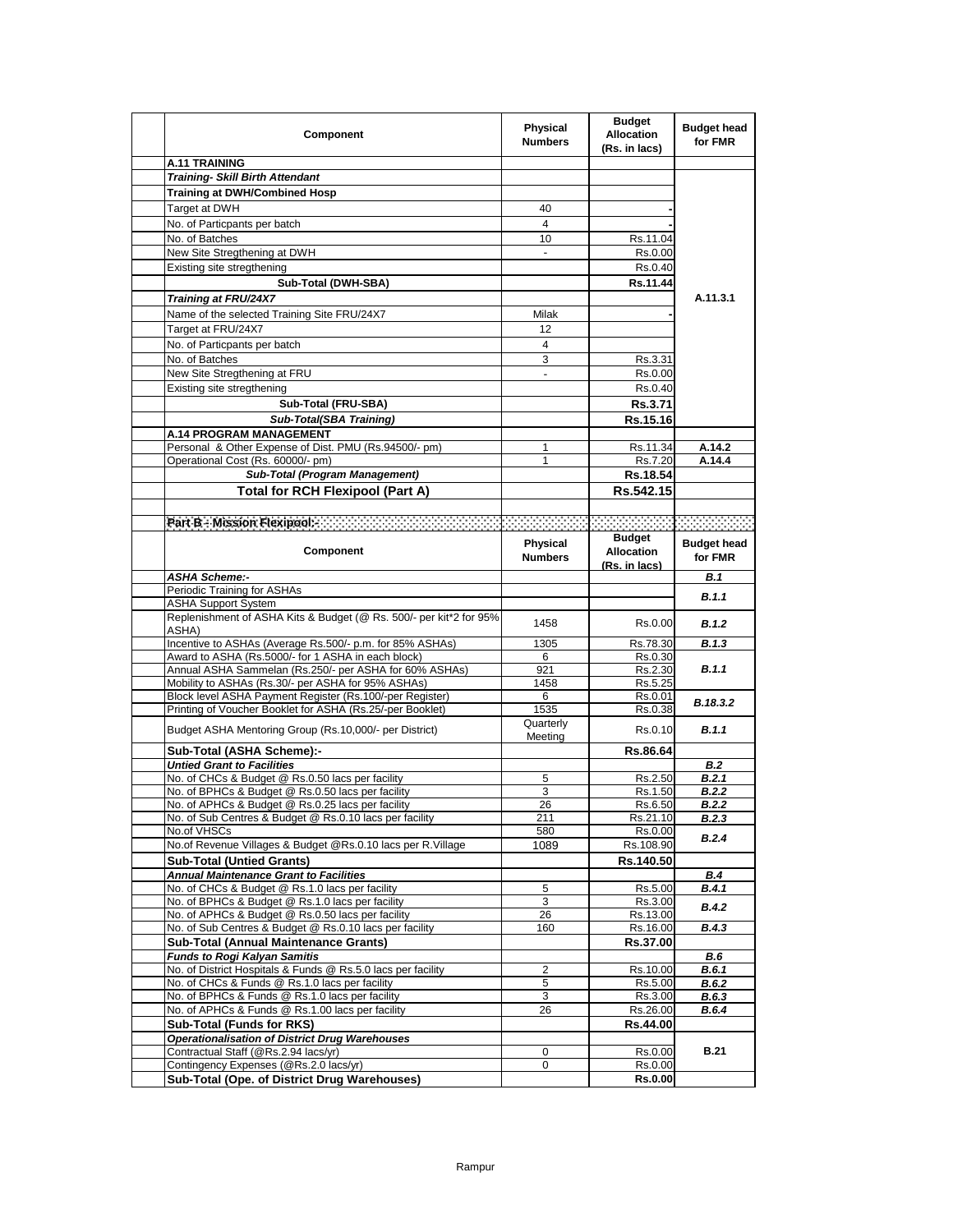| Component                                                                                                         | <b>Physical</b><br><b>Numbers</b> | <b>Budget</b><br><b>Allocation</b><br>(Rs. in lacs) | <b>Budget head</b><br>for FMR |
|-------------------------------------------------------------------------------------------------------------------|-----------------------------------|-----------------------------------------------------|-------------------------------|
| Mobility Support to DWH & District Combined Hospital                                                              |                                   |                                                     | <b>B.27.8</b>                 |
| Mobility Support to DWH/DCH @Rs.18000/- Per month.                                                                | $\mathbf{1}$                      | Rs.2.16                                             |                               |
| Sub-Total (Funds for Mobility Support to DWH & DCH)                                                               |                                   | Rs.2.16                                             |                               |
| Mobility Support for Monitoring & Supervision.                                                                    |                                   |                                                     |                               |
| Mobility Support to District Community Mobilizer (@Rs.800/-per day X<br>8 days/month)                             | $\mathbf{1}$                      | Rs.0.77                                             |                               |
| Mobility Support to District Account Manager (@Rs.800/-per day X 6<br>days/month)                                 | $\mathbf{1}$                      | Rs.0.58                                             | B.18.3.2                      |
| Mobility Support to District Programme Manager (@Rs.800/-per day<br>X 8 days/month)                               |                                   | Rs.0.00                                             |                               |
| Sub-Total(Mobility Support for Monit. & Supervision)                                                              |                                   | <b>Rs.1.34</b>                                      |                               |
| <b>Supervision of ANM/ASHAs</b>                                                                                   |                                   |                                                     |                               |
| Vehicle for Mobility @Rs.18000/-month/block                                                                       | 6                                 | Rs.12.96                                            | B.18.3.2                      |
| Sub-Total (Supervision of ANM/ASHAs)                                                                              |                                   | Rs.12.96                                            |                               |
| <b>Vehicle Support for Specialist</b>                                                                             |                                   |                                                     |                               |
| One Vehicle for 5 block level facility (@Rs.18000/-month)                                                         | 1                                 | Rs.2.16                                             | <b>B.27.8</b>                 |
| Sub-Total (Vehicle Support for Specialist)                                                                        |                                   | Rs.2.16                                             |                               |
| Diesel for Generator for District Hospitals                                                                       |                                   |                                                     |                               |
| Diesel Support for generator (@Rs.1 lac per month)                                                                | 2                                 | Rs.24.00                                            | <b>B.28</b>                   |
| Sub-Total (Diesel Support for District Hospital)                                                                  |                                   | Rs.24.00                                            |                               |
| Diesel Support for Generator in Fully Functional CHC.                                                             |                                   |                                                     |                               |
| Diesel Support for Fully functional CHC (@Rs.35000/-per month)                                                    | 5                                 | Rs.21.00                                            |                               |
| Diesel Support for CHC functional in BPHC building (@Rs.13500/-per                                                |                                   |                                                     | <b>B.28</b>                   |
| month)                                                                                                            | 3                                 | Rs.4.86                                             |                               |
| Sub-Total (Diesel Support for fully functional CHCs)                                                              |                                   | Rs.25.86                                            |                               |
| Saas Bahu Sammelans (1 each at District)                                                                          |                                   |                                                     | B.7.1                         |
| No. of Sammellans & Budget (@Rs. 1.50 lac. Per District)                                                          | 1                                 | Rs.1.50                                             |                               |
| Sub-Total (Saas Bahu Sammelan)                                                                                    |                                   | Rs.1.50                                             |                               |
| Tehsil level Pradhan Sammelan                                                                                     |                                   |                                                     | <b>B.8.2</b>                  |
| No. of Sammelans & Budget (@Rs.40,000 per Sammelan)                                                               | 6                                 | Rs.2.40                                             |                               |
| Sub-Total (Tehsil level Pradhan Sammelan)                                                                         |                                   | <b>Rs.2.40</b>                                      |                               |
| <b>Organization of Swasthya Mela</b>                                                                              |                                   |                                                     |                               |
| Organization of S.Mela @Rs.20000/- Mela/Month at each block.                                                      | 6                                 | Rs.14.40                                            | <b>B.10.1</b>                 |
| Sub-Total (Swasthya Mela)                                                                                         |                                   | Rs.14.40                                            |                               |
| <b>Concurrent Audit</b>                                                                                           |                                   |                                                     | <b>B.27.5</b>                 |
| Budget @ Rs. 4000/- per month for 12 months                                                                       | 1                                 | Rs 0.48                                             |                               |
| <b>Sub-Total (Concurrent Audit)</b>                                                                               |                                   | <b>Rs.0.48</b>                                      |                               |
| Health Management Information System (HMIS):-                                                                     |                                   |                                                     |                               |
| Hiring of Vehicle for District HMIS Nodal Officer (@Rs.800/- Visit)                                               | 2                                 | Rs.0.19                                             |                               |
| Mobility Support for Block HMIS Nodal Officer (@Rs.600/-month)                                                    | 6                                 | Rs.0.43                                             | B.21                          |
| Internet Connectivity @Rs.400/- per month/computer<br>Consumables & Stationary for Computer, printer (Rs.400/-per | 8                                 | Rs.0.38                                             |                               |
| month/facility)                                                                                                   | 8                                 | Rs 0.38                                             |                               |
| Sub-Total (HMIS)                                                                                                  |                                   | Rs.1.39                                             |                               |
| <b>Programme Management:-</b>                                                                                     |                                   |                                                     |                               |
| <b>Expenses at Additional Director level:-</b>                                                                    |                                   |                                                     |                               |
| Mobility @Rs.2500/-per District per Month.                                                                        | 0                                 | Rs.0.00                                             |                               |
| Contingency Expenses @Rs.5000/- month.                                                                            | 0                                 | Rs.0.00                                             | B.27.6                        |
| Sub-Total (Exp.at Addl.Director level)-                                                                           |                                   | <b>Rs.0.00</b>                                      |                               |
| <b>Operational Cost for Block Project Management Unit</b>                                                         |                                   |                                                     | B.27.1                        |
| Honoraria to Block Data Assistant @Rs.8000/-Per Month                                                             | 6                                 | Rs.5.76                                             |                               |
| Communication support to Block Program Manager @Rs.500/-P.M.                                                      | 6                                 | Rs.0.36                                             |                               |
| Sub-Total (Operational Cost for BPMU)                                                                             |                                   | Rs.6.12                                             |                               |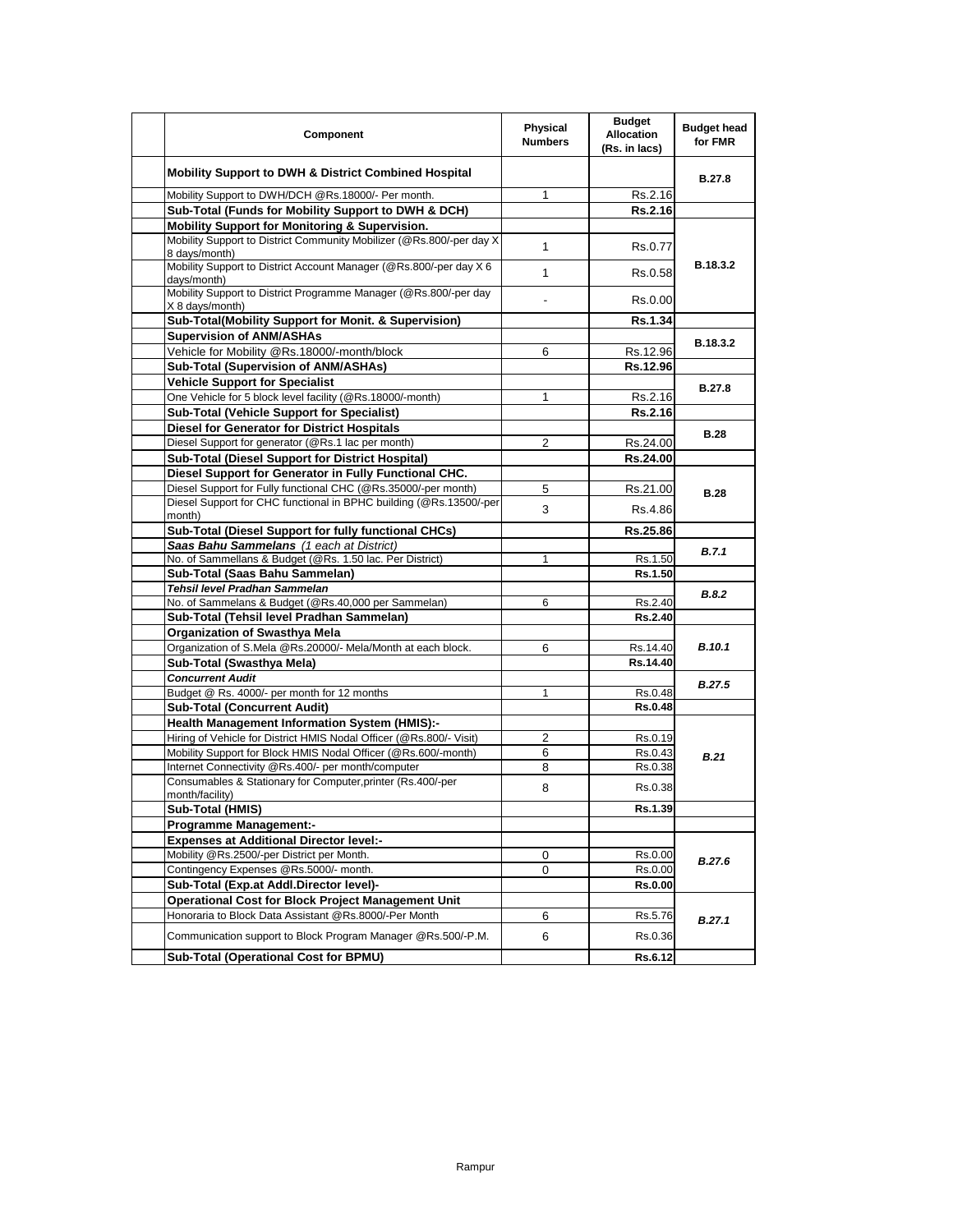|     | Component                                                                                                                                                                                                                                                                          | Physical<br><b>Numbers</b> | <b>Budget</b><br><b>Allocation</b><br>(Rs. in lacs) | <b>Budget head</b><br>for FMR |
|-----|------------------------------------------------------------------------------------------------------------------------------------------------------------------------------------------------------------------------------------------------------------------------------------|----------------------------|-----------------------------------------------------|-------------------------------|
|     | <b>Provision of Contractual Staff (AYUSH)</b>                                                                                                                                                                                                                                      |                            |                                                     |                               |
|     | <b>Position</b>                                                                                                                                                                                                                                                                    | No.                        | <b>Budget</b>                                       |                               |
|     | ISM Lady Doctors (@ Rs.24,000/- per month)<br>AYUSH Doctors (@ Rs.24,000/- per month)                                                                                                                                                                                              | 10<br>15                   | Rs.56.40                                            | <b>B.14.4</b>                 |
|     | AYUSH Pharmacists (@ Rs.9,000/- per month)                                                                                                                                                                                                                                         | 9                          | Rs.9.72                                             | B.14.1                        |
|     | Sub-Total (Contractual Staff - AYUSH)                                                                                                                                                                                                                                              |                            | Rs.66.12                                            |                               |
|     | Integrated Skill Refresher Training for ANM & LHV.                                                                                                                                                                                                                                 |                            |                                                     |                               |
|     | Total Work load for the year                                                                                                                                                                                                                                                       | 128                        |                                                     | B.16.3.1                      |
|     | Total no. of Proposed Batches & Budget @Rs.165950/- per batch.                                                                                                                                                                                                                     | 8                          | Rs. 13.28                                           |                               |
|     | Sub-Total (Integrated skill training for ANM/LHV)                                                                                                                                                                                                                                  |                            | Rs.13.28                                            |                               |
|     | Infrastructure & Manpower for UIP                                                                                                                                                                                                                                                  |                            |                                                     |                               |
|     | Mobile Workshop at Regional Depot @Rs.4 Lac.                                                                                                                                                                                                                                       | 0                          | Rs.0.00                                             |                               |
|     | Renovation & Electrification of WIC/WIF                                                                                                                                                                                                                                            | 0                          | Rs.0.00                                             |                               |
|     | Expansion of Cold Chain Store at Regional/Divisional Depo                                                                                                                                                                                                                          | 0                          | Rs.0.00                                             | <b>B.26.5</b>                 |
|     | Expansion of Cold Chain Workshop @Rs.50000/-year/District.                                                                                                                                                                                                                         | 1                          | Rs.0.50                                             |                               |
|     | Mobility Support to Block (1 Vehicle @Rs.800/-per block for 6 days in<br>a month for 12 months)                                                                                                                                                                                    | 6                          | Rs.3.46                                             |                               |
|     | IVRS System for Tracking of Beneficiaries.                                                                                                                                                                                                                                         | 1                          | Rs.24.86                                            | B.18.3.2                      |
|     | Sub - Total (Infrasturcture & Manpower for UIP)                                                                                                                                                                                                                                    |                            | Rs.28.82                                            |                               |
|     | in de de des de la caractería de la caractería de la caractería de la caractería de la caractería de la caract<br>De la caractería de la caractería de la caractería de la caractería de la caractería de la caractería de la ca                                                   |                            |                                                     |                               |
|     |                                                                                                                                                                                                                                                                                    |                            |                                                     |                               |
|     |                                                                                                                                                                                                                                                                                    |                            |                                                     |                               |
| SI. | <b>Component</b>                                                                                                                                                                                                                                                                   | Physical<br><b>Numbers</b> | <b>Budget</b><br><b>Allocation</b><br>(Rs. in lacs) |                               |
|     | Routine Immunization (Part $C$ ) $\cdots$ $\cdots$ $\cdots$ $\cdots$                                                                                                                                                                                                               | an an am                   | <b>Service Control</b>                              |                               |
|     | Total Number of Immunization Sessions to be organized in the                                                                                                                                                                                                                       | 18024                      |                                                     |                               |
|     | District                                                                                                                                                                                                                                                                           | Sessions/Year              |                                                     |                               |
|     | Mobility support for supervision: Supervisory visits by district level<br>officers for monitoring and supervision of RI @ Rs 50000 /District for<br>district level officers (this includes POL and maintenance) per year                                                           | 1                          | Rs.0.50                                             |                               |
|     | Alternate Vaccine delivery @ Rs 50/- sessionx 3 months(April-June)<br>+2 Vehicles /Blocks for 8 days /month for 9 months (July-March 10)                                                                                                                                           | 18024<br>Sessions/Year     | Rs.9.01                                             |                               |
|     | Focus on Urban slum & underserved areasHiring an ANM @<br>Rs.300/session for four sessions/month/slum of 10000 population<br>and Rs.200/- per month as contingency per slum of i.e. total expense<br>of Rs. 1400/- per month per slum of 10000 population                          | 0 Sessions/Year            | Rs.0.00                                             |                               |
|     | Mobilization of children by ASHA /RI Mobilizer @ Rs 150/- per<br>session                                                                                                                                                                                                           | 18024<br>Sessions/Year     | Rs.27.04                                            |                               |
|     | Support for Computer Assistant for RI reporting (with annual<br>increment of 10% wef from 2010-11Districts @ Rs 8000- 10,000 p.m                                                                                                                                                   | 1                          | Rs.1.06                                             |                               |
|     | Printing and dissemination of tally sheets, monitoring forms, etc. @<br>Rs 1 /beneficiary                                                                                                                                                                                          | 76446<br>Benefiaceries     | Rs.0.76                                             |                               |
|     | Quarterly Review & feedback meeting exclusive for RI at district level<br>with one Block MOIC, ICDS CDPO and other stakeholders<br>stakeholders @ Rs 100/- per participant for meeting expenses (lunch,<br>organizational expenses)                                                | 18                         | Rs.0.07                                             |                               |
|     | Quarterly Review Meetings at Block level Quarterly Review &<br>feedback meeting for exclusive for RI at Block level @Rs 50/-ppas<br>honorarium for ASHA (travel) and Rs 25 /-person at the disposal of<br>MOIC for meeting expenses(refreshments, stationary and Misc<br>expences) | 1774                       | Rs.2.42                                             |                               |
|     | District level orientation training for 2 days of ANM, Multipurpose<br>Health worker @ Rs67300/batch with 20 participants in each batch                                                                                                                                            | 13Batch                    | Rs.8.75                                             |                               |
|     | One day cold chain handelers training for block level cold chain<br>handlers @ Rs. 26,000 per batch and Rs 3000 for Observer<br>nominated by State                                                                                                                                 | 1Batch                     | Rs.0.29                                             |                               |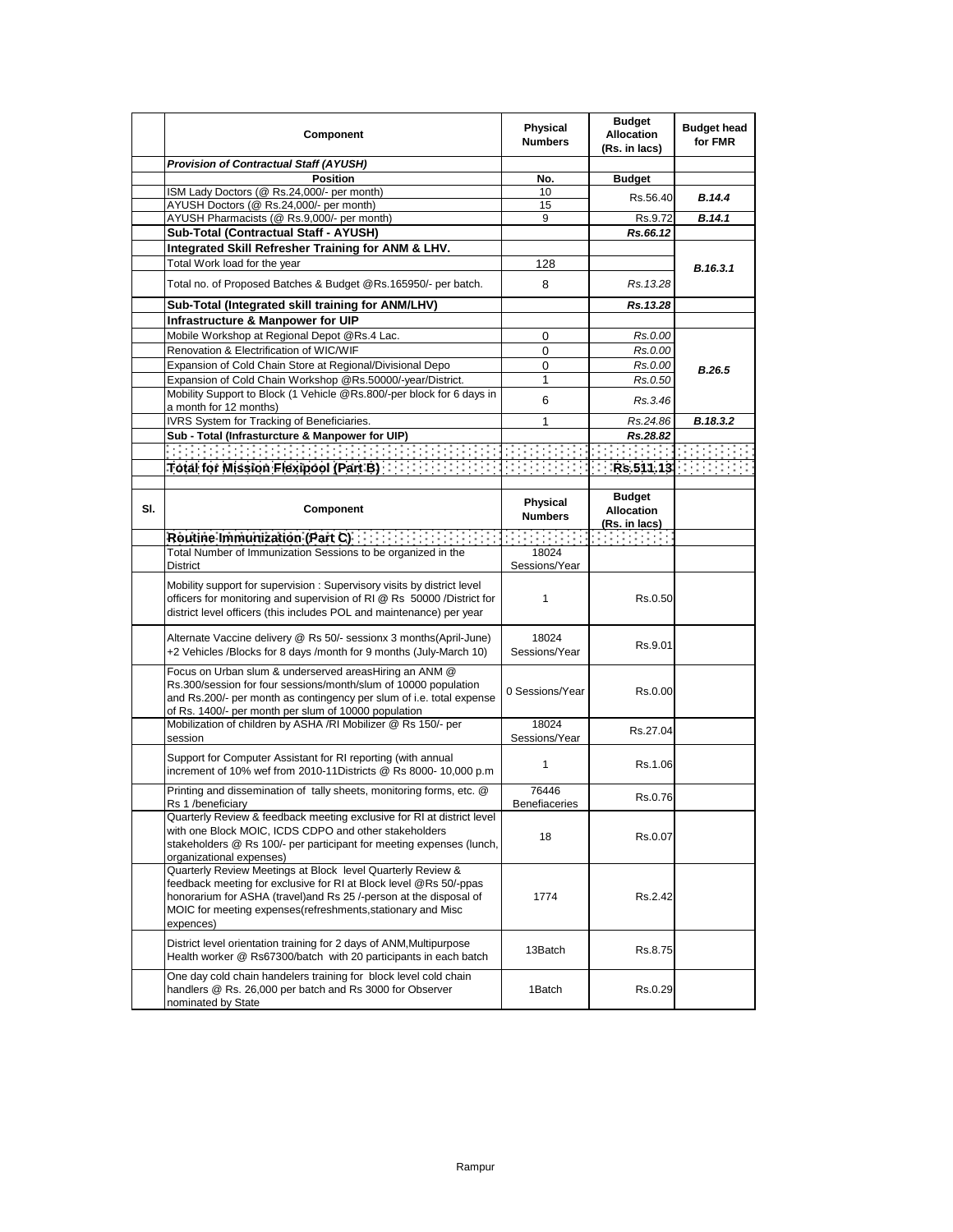|        | Component                                                                                                                                                                         | Physical<br><b>Numbers</b>        | <b>Budget</b><br><b>Allocation</b><br>(Rs. in lacs) | <b>Budget head</b><br>for FMR |
|--------|-----------------------------------------------------------------------------------------------------------------------------------------------------------------------------------|-----------------------------------|-----------------------------------------------------|-------------------------------|
|        | One day Training of block level data handlers by DIO and District<br>Cold chain Officer to train about the reporting formats of Immunization<br>and NRHM Rs 300/Participant/Block | 6                                 | Rs.0.02                                             |                               |
|        | Microplanning at SC levelRs 100/- per subcentre (meeting at block<br>level, logistic)                                                                                             | 211                               | Rs.0.21                                             |                               |
|        | Microplanning at Block & District levelFor consolidation of microplan<br>at PHC/CHC level @ Rs 1000/- block & at district level @ Rs 2000/-<br>per district                       | 1District & 6<br><b>Block</b>     | Rs.0.08                                             |                               |
|        | Consumables for computer including provision for internet access for<br>RIMSRs 400/- Month / Districts                                                                            | 1                                 | Rs.0.05                                             |                               |
|        | Red/Black Plastic bags etc, 2 bags per session @ Rs. 2/Bag                                                                                                                        | 18024<br>Sessions/Year            | Rs.0.87                                             |                               |
|        | Purchase of Bleach/Hypochlorite solution Rs. 500/vaccine storage<br>point/year X 1000 vaccine storage points                                                                      | 8 Vaccine<br>storage points       | Rs.0.04                                             |                               |
|        | Purchase of Twin bucket Rs 400 per PHC/CHC per year                                                                                                                               | 8 Vaccine<br>storage points       | Rs.0.03                                             |                               |
|        | Funds for purchase of small polythene zipper bags to keep vaccines<br>in the vaccine carriers Rs. 0.5/polythene bag X total number of<br>sessions/year +10% wastage               | 18024<br>Sessions/Year            | Rs.0.11                                             |                               |
|        | Funds for preparing disposal pit for disposal of sharp immunization<br>waste. Rs. 3500/pit X 500 vaccine storage points                                                           | 4                                 | Rs.0.14                                             |                               |
|        | <b>RI</b> subtotal                                                                                                                                                                |                                   | Rs.51.45                                            |                               |
|        | <b>Cold Chain maintenance</b><br>Cold chain maintenance@Rs 500/Block & Rs 10,000/District/Year                                                                                    | 1District & 6<br><b>Block</b>     | Rs.0.31                                             |                               |
|        | POL for vaccine delivery from State to District and from district to<br>PHC/CHCs@ Rs. 100000/- district/Year )                                                                    | 1District                         | Rs.1.00                                             |                               |
|        | <b>Subtotal Cold Chain</b>                                                                                                                                                        |                                   | Rs.1.31                                             |                               |
|        | Sub Total (Part C)                                                                                                                                                                |                                   | Rs.52.76                                            |                               |
|        | Part D - National Program                                                                                                                                                         |                                   |                                                     |                               |
|        | 1. NPCB                                                                                                                                                                           |                                   |                                                     |                               |
|        |                                                                                                                                                                                   |                                   |                                                     |                               |
| SI.    | Component                                                                                                                                                                         | <b>Physical</b><br><b>Numbers</b> | <b>Budget</b><br><b>Allocation</b><br>(Rs. in lacs) | <b>Budget Head</b><br>for FMR |
| 1.1    | Govt Sector 30% of Tot. Trgt @531/cat.oprt.(IOL)                                                                                                                                  | 2330                              | 1237230                                             |                               |
| 1.2    | NGO Sector 20% of Tot Trgt @ 656/Cat. Oprt.(IOL)                                                                                                                                  | 1555                              | 1020080                                             |                               |
| 1.3    | Pvt. Sector 50% of Tot trgt.                                                                                                                                                      | 3891                              | $\Omega$                                            |                               |
|        | <b>Sub Total</b>                                                                                                                                                                  | 7776                              | 2257310<br>0                                        |                               |
| 2<br>3 | SES (Free Spec. to Children) @ of 100/-Spec                                                                                                                                       | 810                               |                                                     |                               |
| 4      | Vision Centre @ 50,000/Centre Equipment<br>Operations other than Cataract                                                                                                         | 128                               | 128000                                              |                               |
| 5      | Eye Collection @ 500/Cornea.                                                                                                                                                      | $\Omega$                          | $\Omega$                                            |                               |
|        | <b>Total allocated for the District in Rs.</b>                                                                                                                                    | 8714                              | 2385310                                             |                               |
|        | 2. RNTCP(WB)                                                                                                                                                                      |                                   |                                                     |                               |
| SI.    | Component                                                                                                                                                                         | Physical<br><b>Numbers</b>        | <b>Budget</b><br>Allocation<br>(Rs. in lacs)        | <b>Budget Head</b><br>for FMR |
|        | 1 CIVIL WORKS                                                                                                                                                                     |                                   | 63000                                               |                               |
|        | 2 LABORATORY MATERIALS<br>3 HONERARIUM                                                                                                                                            |                                   | 353600<br>512663                                    |                               |
|        | 4 IEC/ PUBLICITY                                                                                                                                                                  |                                   | 148400                                              |                               |
|        | <b>5 EQUIPMENT MAINTENANCE</b>                                                                                                                                                    |                                   | 87600                                               |                               |
|        | 6 TRAINING<br>7 POL & VEHICLE MAINTENANCE                                                                                                                                         |                                   | 161030<br>100000                                    |                               |
|        | <b>8 VEHICLE HIRING CHARGES</b>                                                                                                                                                   |                                   | 270000                                              |                               |
|        | 9 NGO/PP SUPPORT                                                                                                                                                                  |                                   | 153000                                              |                               |
|        | 10 MISCELLANEOUS EXPENSES<br>11 CONTRACTUAL SERVICES                                                                                                                              |                                   | 240550                                              |                               |
|        | 12 PRINTING                                                                                                                                                                       |                                   | 3315000<br>123711                                   |                               |
|        | 13 RESEARCH & STUDIES                                                                                                                                                             |                                   |                                                     |                               |
|        | 14 MEDICAL COLLEGES                                                                                                                                                               |                                   |                                                     |                               |
|        | 15 PROCUREMENT OF VEHICLES<br>16 PROCUREMENT OF EQUIPMENT                                                                                                                         |                                   | 250000                                              |                               |
|        | Sub-TOTAL<br><b>Grand Total</b>                                                                                                                                                   | 5778554                           | 5778554                                             |                               |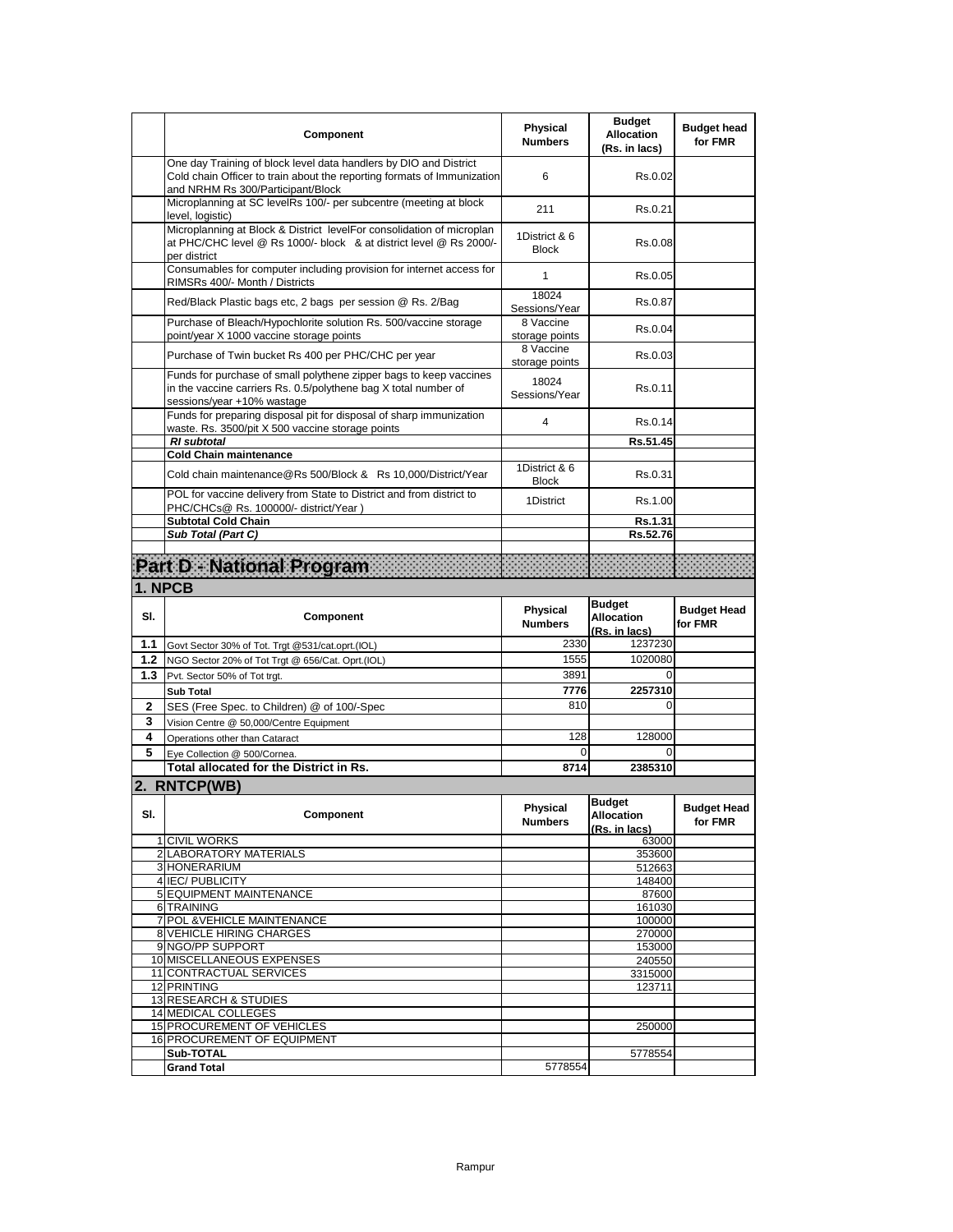|              | Component                                                                                         | Physical<br><b>Numbers</b> | <b>Budget</b><br><b>Allocation</b><br>(Rs. in lacs) | <b>Budget head</b><br>for FMR |
|--------------|---------------------------------------------------------------------------------------------------|----------------------------|-----------------------------------------------------|-------------------------------|
| 3. NLEP      |                                                                                                   |                            |                                                     |                               |
|              | <b>Activities</b>                                                                                 | Physical<br><b>Targets</b> | <b>Financial</b>                                    |                               |
|              |                                                                                                   |                            | <b>Allocation</b>                                   |                               |
| $\mathbf{1}$ | <b>Contractual Services- Driver</b><br>Remuneration @ Rs. 7,000/= P.M.                            | 2                          | 168000                                              |                               |
|              | Sub total                                                                                         |                            | 168000                                              |                               |
|              | 2 Office Maintenance                                                                              |                            |                                                     |                               |
|              | Telephone/Fax/Internet @ Rs. 15,000/= P.A.                                                        |                            | 15000                                               |                               |
|              | Office Operation & Maintenance @ Rs. 18,000/= P.A.                                                |                            | 18000                                               |                               |
|              | Consum-ables Stationery @ Rs. 24,000 P.A.                                                         |                            | 24000                                               |                               |
|              | Maintenance of Office Equipment & Furniture etc.<br>Sub total                                     |                            | 15000<br>72000                                      |                               |
|              | 3 Mobility-                                                                                       |                            |                                                     |                               |
|              | Vehicle operation / hiring of 1 Vehicle @ Rs 75000 P.A.                                           |                            | 75000                                               |                               |
|              | Sub total                                                                                         |                            | 75000                                               |                               |
|              | 4 Training                                                                                        |                            |                                                     |                               |
|              | 4 Days' Training of newly recruited Medical Officers @ Rs 28,000 per                              |                            |                                                     |                               |
|              | batch of 30 trainees<br>3 Days' Training of newly recruited Health Workers @ Rs 24,000 per        | 9                          | 8400                                                |                               |
|              | batch of 30 trainees                                                                              | 0                          | 0                                                   |                               |
|              | 2 Days' Refresher Training of Medical Officers @ Rs 16,000 per                                    |                            |                                                     |                               |
|              | batch of 30 trainees                                                                              | 30                         |                                                     |                               |
|              | 2 Days' Refresher Training of Health Workers @ Rs 16,000 per                                      |                            |                                                     |                               |
|              | batch of 30 trainees                                                                              | 60                         | 48000                                               |                               |
|              | Sub total                                                                                         |                            | 56400                                               |                               |
|              | 5 Procurement<br>Supportive medicines and other items for patients @ Rs39 per patient             |                            |                                                     |                               |
|              | under treatment                                                                                   |                            | 12700                                               |                               |
|              | Splints, Crutches, Items for Deformity Patients Rs. 15/= per patient                              |                            |                                                     |                               |
|              | under treatment                                                                                   |                            | 5000                                                |                               |
|              | Patient Welfare Rs. 26/= per patient under treatment                                              |                            | 8500                                                |                               |
|              | Printing of forms @ Rs. 39/= per patient under treatment                                          |                            | 12700                                               |                               |
|              | Sub total                                                                                         |                            | 38900                                               |                               |
|              | <b>6 IEC Activities</b><br>Rallies @ Rs. 5,000/= each                                             | 2                          | 10000                                               |                               |
|              | School Quiz @ Rs. 1000/= each                                                                     | 10                         | 10000                                               |                               |
|              | IPC workshops of ASHA @ Rs. 5000/= each                                                           | $\overline{2}$             | 10000                                               |                               |
|              | Health Mela in local festivals, Melas etc. @ Rs. 5,000/= each                                     |                            | 5000                                                |                               |
|              | Sub total                                                                                         |                            | 35000                                               |                               |
| 7            | <b>Urban Leprosy Project</b>                                                                      |                            |                                                     |                               |
|              | <b>Supportive Medicines</b>                                                                       |                            | 9000<br>6000                                        |                               |
|              | Monitoring & Supervision<br>MDT delivery & follow-up services                                     |                            | 11300                                               |                               |
|              | Sub total                                                                                         |                            | 26300                                               |                               |
|              | 8 Incentive to Ashas                                                                              |                            | 24800                                               |                               |
|              | 9 Review Meetings                                                                                 |                            | 18000                                               |                               |
|              | 10 Disability Prevention & Medical Rehabilitation                                                 |                            |                                                     |                               |
|              | Screening Camp for selection of RCS patients                                                      |                            | 10000                                               |                               |
|              | Screening Camp - miscellaneous expenses<br>Screening Camp- Self Care Kits & patient Welfare items |                            | 10000<br>10000                                      |                               |
|              | Sub total                                                                                         |                            | 30000                                               |                               |
|              | 11 Cash Assistance                                                                                |                            |                                                     |                               |
|              | Cash assistance- POL for Vehicle                                                                  |                            | 20000                                               |                               |
|              | Cash assistance- TA DA for Leprosy Staff                                                          |                            | 40000                                               |                               |
|              | Sub total                                                                                         |                            | 60000                                               |                               |
|              | <b>Grand Total</b>                                                                                |                            | 604400                                              |                               |
|              | <b>4. NVBDCP</b>                                                                                  |                            |                                                     |                               |
| Sl.<br>No.   | <b>Activity Proposed</b>                                                                          | Physical<br><b>Numbers</b> | <b>Budget</b><br>Allocation (Rs.<br>In lacs)        | <b>Budget head</b><br>for FMR |
|              | 1 DBS (Domestic Budgetary Support)                                                                |                            |                                                     |                               |
|              | 1.1 Malaria                                                                                       |                            |                                                     |                               |
|              | Incentive to ASHA                                                                                 |                            |                                                     |                               |
|              |                                                                                                   |                            |                                                     |                               |
|              | Training                                                                                          |                            |                                                     |                               |
|              | Monitoring & Supervision                                                                          |                            | 45000                                               |                               |
|              | BCC/IEC Anti Malaria Month                                                                        |                            | 20000                                               |                               |
|              |                                                                                                   |                            |                                                     |                               |